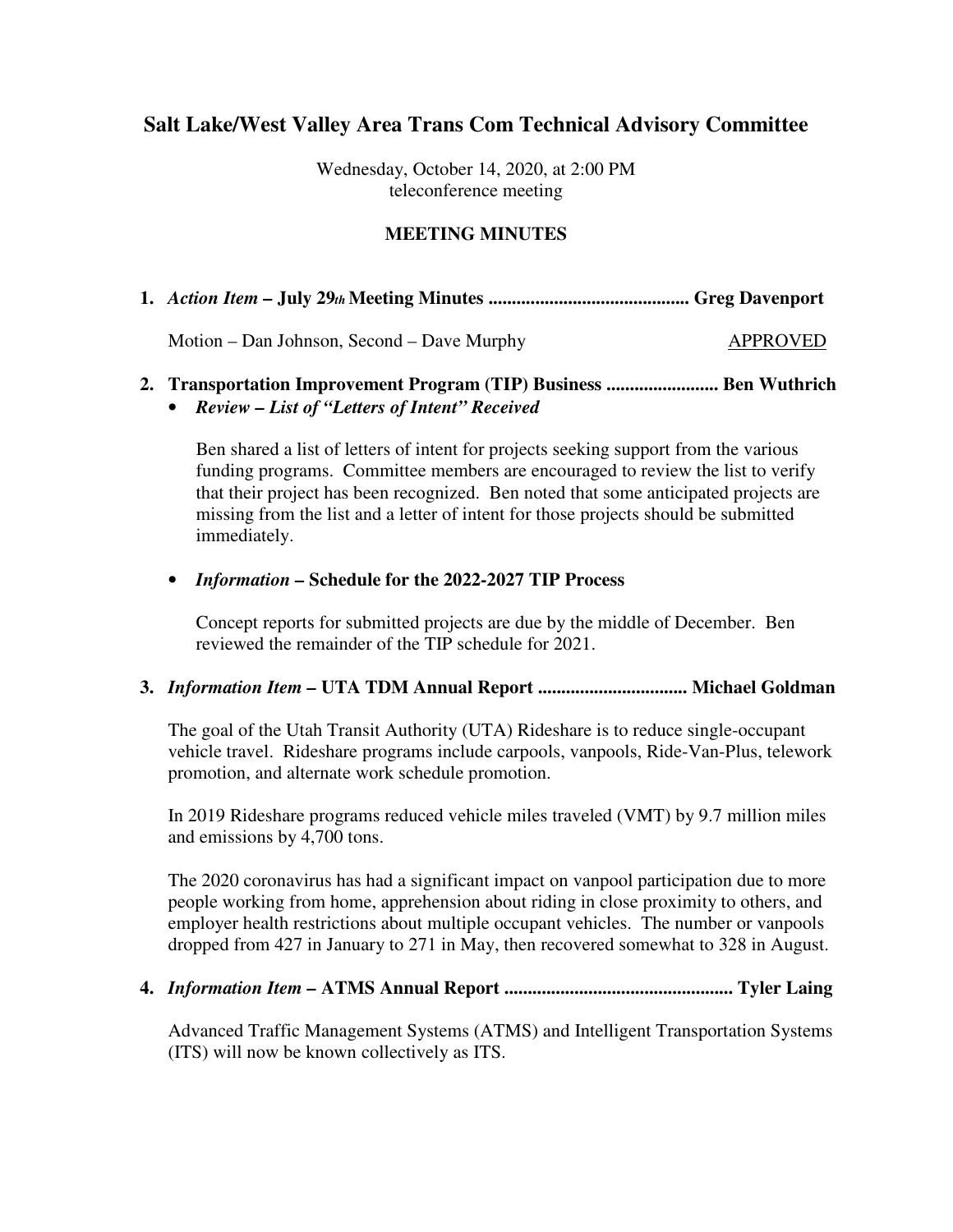During the coronavirus impacts freeway traffic was 63% of 2019 volumes in March but had rebounded to 93% by October. Arterial traffic is at 90% of 2019 traffic. Peak traffic at this reduced volume is nearly at free flow conditions, so ramp meters have been turned off in many locations.

Metro area fiber projects have been advanced with CMAQ funds programmed for ITS improvements.

#### **5.** *City Project Report/ Information –* **West Jordan ...................................... Dave Murphy**

Dave reported on three projects in West Jordan: 5600 West from 8600 South to 7800 South; the 7800 south 1300 West intersection; and the Gardner Village TRAX Trail Connection. The Trail project was completed at a cost of \$0.5M. Utility coordination proved to be an obstacle leading to a delay of two months. In retrospect, including UTA as a co-sponsor of the project could have reduced those delays.

#### **6.** *Information Item* **– Significance of ATO and Regional Data ................ Bert Granberg**

For planning purposes, WFRC measures Access to Opportunities in terms of ease of accessibility which is a combination of mobility (speed) and proximity (distance). Bert illustrated this mapping data with the Layton Midtown Crossing project. Access to key destinations such as grocery stores, shopping, and services can also be analyzed and mapped.

#### **7. Proposed 2021 TAC Schedule ........................................... Ben Wuthrich**

Ben shared the proposed schedule for 2021 TAC meetings as follows: January 27 February 24 March 31 April – no meeting May 26 June – no meeting July 28 August – no meeting September – no meeting October 13 November – no meeting December – no meeting

Motion – Trace Robinson Second – Dave Murphy APPROVED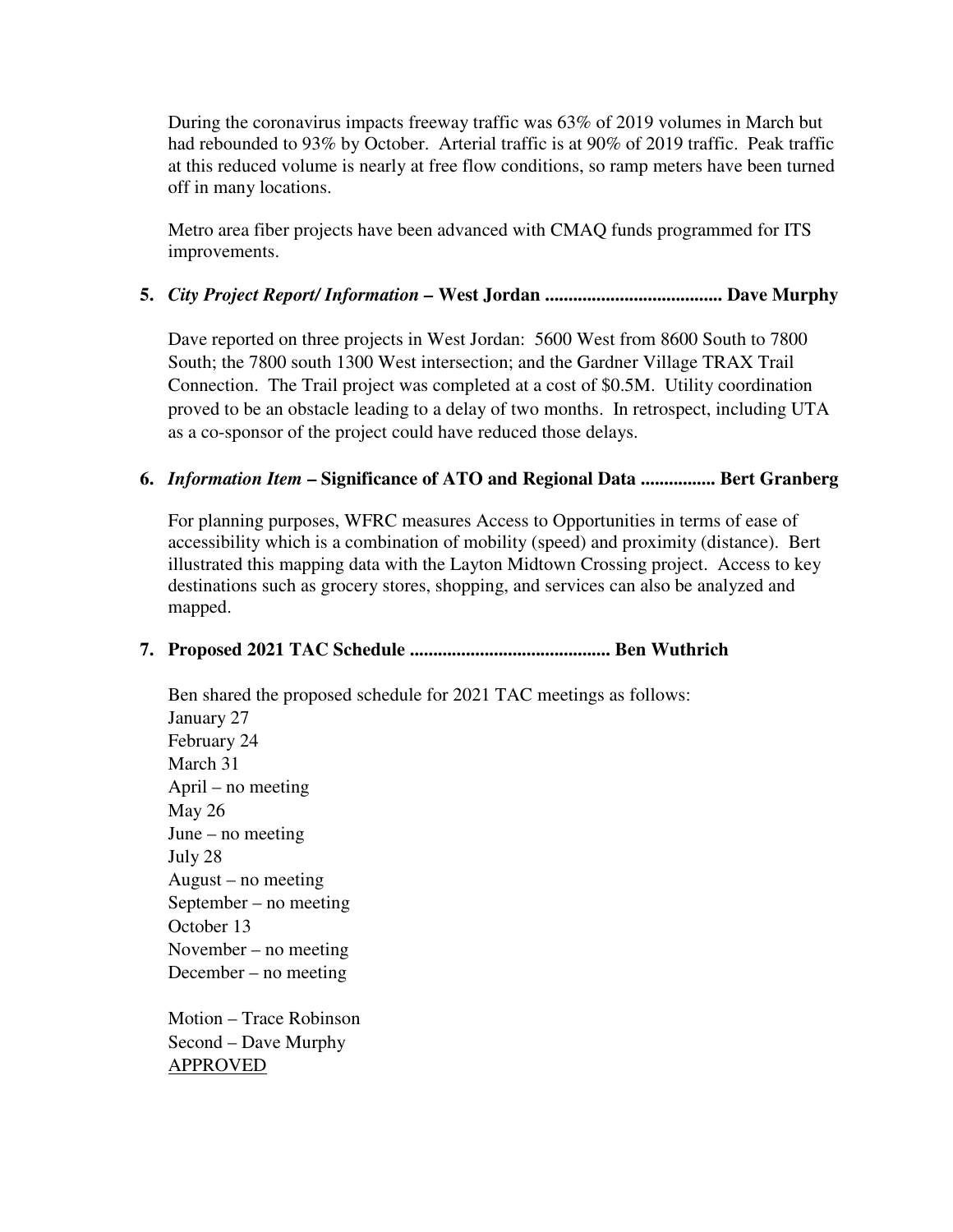**8.** *Action Item –* **Vote on Vice Chair ......................................................... Greg Davenport** 

Becka Roolf of Salt Lake City was nominated by Greg Davenport as the next Vice-Chair. Alma Haskell seconded the nomination. The nominations were closed.

Becka Roolf was approved by unanimous vote as the next Vice Chair.

**9. Other Business ........................................................................................ Greg Davenport** 

Wayne Bennion informed the Committee that UDOT's request for project nominations for Transportation Investment Fund and Transit TIF funds will likely be made in coming weeks.

**Next Meeting of Trans Com TAC** – January 27, 2021 - *Refreshments –West Valley City (If we meet)*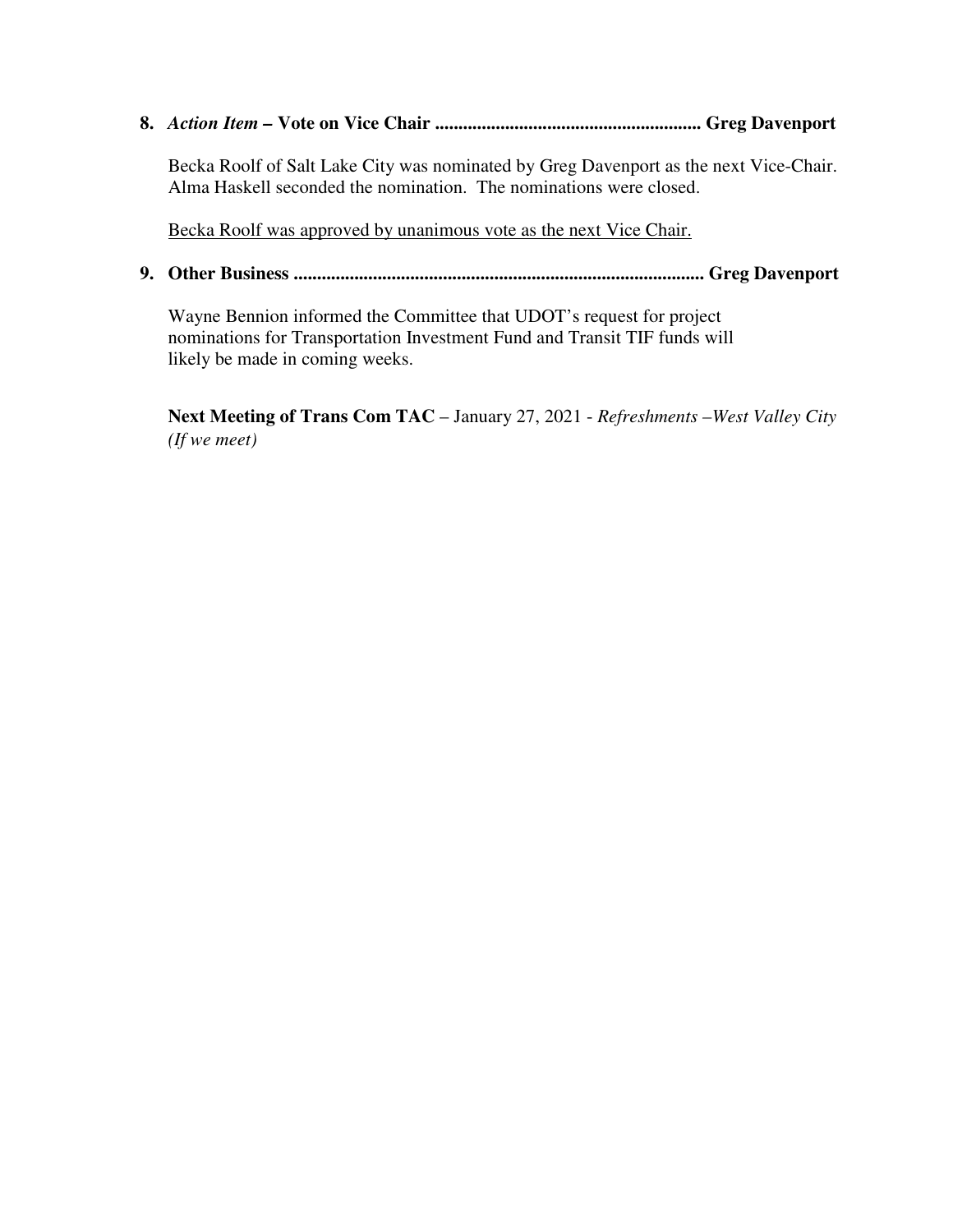# Attendance Roll

## Salt Lake Technical Advisory Committee

Date **\_\_\_\_\_\_\_\_\_\_\_ October 14, 2020** 

Please check your name or add it to the list below and update your contact information if needed.

| V      | <b>Name</b>            | <b>Organization</b>  | Phone        | E-mail                     |
|--------|------------------------|----------------------|--------------|----------------------------|
|        | Andra, Trevor          | <b>Bluffdale</b>     |              | tandra@bluffdale.com       |
| X      | Baranowski, Bill       | West Jordan          | 801.569.5047 | billba@wjordan.com         |
|        | Beim, Alex             | <b>UTA</b>           | 801.287.9105 | abeim@rideuta.com          |
|        | Benford, George        | Parametrix           | 801.866.3191 | gbenford@parametrix.com    |
| X      | <b>Bennion</b> , Wayne | <b>WFRC</b>          | 801.363.4250 | wbennion@wfrc.org          |
| X      | <b>Billings, Kip</b>   | <b>WFRC</b>          | 801.363.4250 | kbillings@wfrc.org         |
| X      | Bingham, Elden         | <b>UDOT</b>          |              |                            |
|        | Boman, Haley           | <b>SLC</b>           | 801.638.7263 | Haley.boman@slc.gov        |
|        | Bowers, Jonathan       | <b>Herriman City</b> | 801.597.0012 | jbowers@herriman.org       |
|        | Brondum, Erik          | West Valley City     | 801.963.3406 | ebrondum@wvc-ut.gov        |
|        | Brower, Kyle           | <b>Riverton City</b> |              | kbrower@rivertonutah.gov   |
| X      | Cooley, Scott          | <b>Draper</b>        | 801.656.6566 | Scott.cooley@draper.ut.us  |
|        | Coyle, John M.         | <b>SLC</b>           | 801.535.6241 | John.coyle@slcgov.com      |
| X      | Davenport, Greg        | West Jordan          | 801.569.5077 | gregd@wjordan.com          |
|        | Ellis, Shane           | SL County            |              | sellis@slco.org            |
| Χ      | Farnsworth, Grant      | <b>UDOT</b>          | 801.663.9985 | gfarnsworth@utah.gov       |
| X      | Fazio, Michael         | <b>Bluffdale</b>     | 801.849.9430 | mfazio@bluffdale.com       |
| X      | Galang, Madeline       | SL County            | 385.468.6622 | Mfrancisco.galang@slco.org |
|        | Gilmore, Walt          | SL County            | 801.468.2582 | wgilmore@slco.org          |
|        | Gilson, Brad           | Cottonwood Heights   | 801.694.7770 | brad@gilsonengineering.com |
| X      | Ginsberg, Adam         | Cottonwood Heights   | 801.571.9414 | aginsberg@ch.utah.gov      |
| X      | Goldman, Michael       | UTA                  | 801.287.2065 | mgoldman@rideuta.com       |
| X      | Grandberg, Bert        | <b>WFRC</b>          |              |                            |
|        | Greenwood, Shane       | South Jordan         | 801.254.3742 | sgreenwood@sjc.utah.gov    |
|        | Hammond, Todd          | <b>Draper</b>        | 801.576.6336 | Todd.hammond@draper.ut.us  |
|        | Hartle, Ivan           | <b>UDOT</b>          | 435.633.3553 | ihartle@utah.gov           |
| X      | Haskell, Alma          | <b>UTA</b>           | 801.741.8813 | ahaskell@rideuta.com       |
|        | Hulbert, Crystal       | Salt Lake County     | 385.468.6623 | chulbert@slco.org          |
| X      | Johnson, Dan           | <b>WVC</b>           | 801.963.3228 | Daniel.johnson@wvc-ut.gov  |
|        | Johnson, Hal           | <b>UTA</b>           | 801.232.1905 | hjohnson@rideuta.com       |
|        | Klavano, Brad          | South Jordan         | 801.254.3742 | bklavano@sjc.utah.gov      |
|        | Klingel, Chris         | Riverton             | 801.208.3184 | cklingel@rivertoncity.com  |
| X      | Kump, Ryan             | Sandy                | 801.568.2962 | rkump@sandy.utah.gov       |
| X      | Laing, Tyler           | <b>UDOT</b>          |              |                            |
| X      | Ludwig, Keith          | Midvale              | 801.256.2574 | ludwigk@midvale.com        |
| X      | Lundell, Eric          |                      |              |                            |
|        | Lutze, Frederick       | Millcreek            |              |                            |
|        | Miller, John           | Millcreek            | 801.214.2719 | jmiller@millcreek.us       |
| X      | Moore, Brian           | <b>Riverton City</b> | 801.208.3153 | bmoore@rivertoncity.com    |
| X      | Murphy, David          | West Jordan          | 801.569.5074 | davidm@wjordan.com         |
| Χ      | <b>Naviom Nikki</b>    | <b>WFRC</b>          |              |                            |
| X      | Nielson, Jeremy        | South Jordan         | 385.258.6490 | jnielsen@sjc.utah.gov      |
| X      | Norlem, Chris          | SL City              | 801.535.6289 | Chris.norlem@slcgov.com    |
| X      | Palmer, Brad           | <b>UDOT</b>          | 801.887.3435 | bgpalmer@utah.gov          |
| Χ      | Pay, Dennis            | South SLC            | 801.483.6038 | dpay@southsaltlakecity.com |
| $\chi$ | Pearson, Andrea        | <b>WFRC</b>          |              |                            |